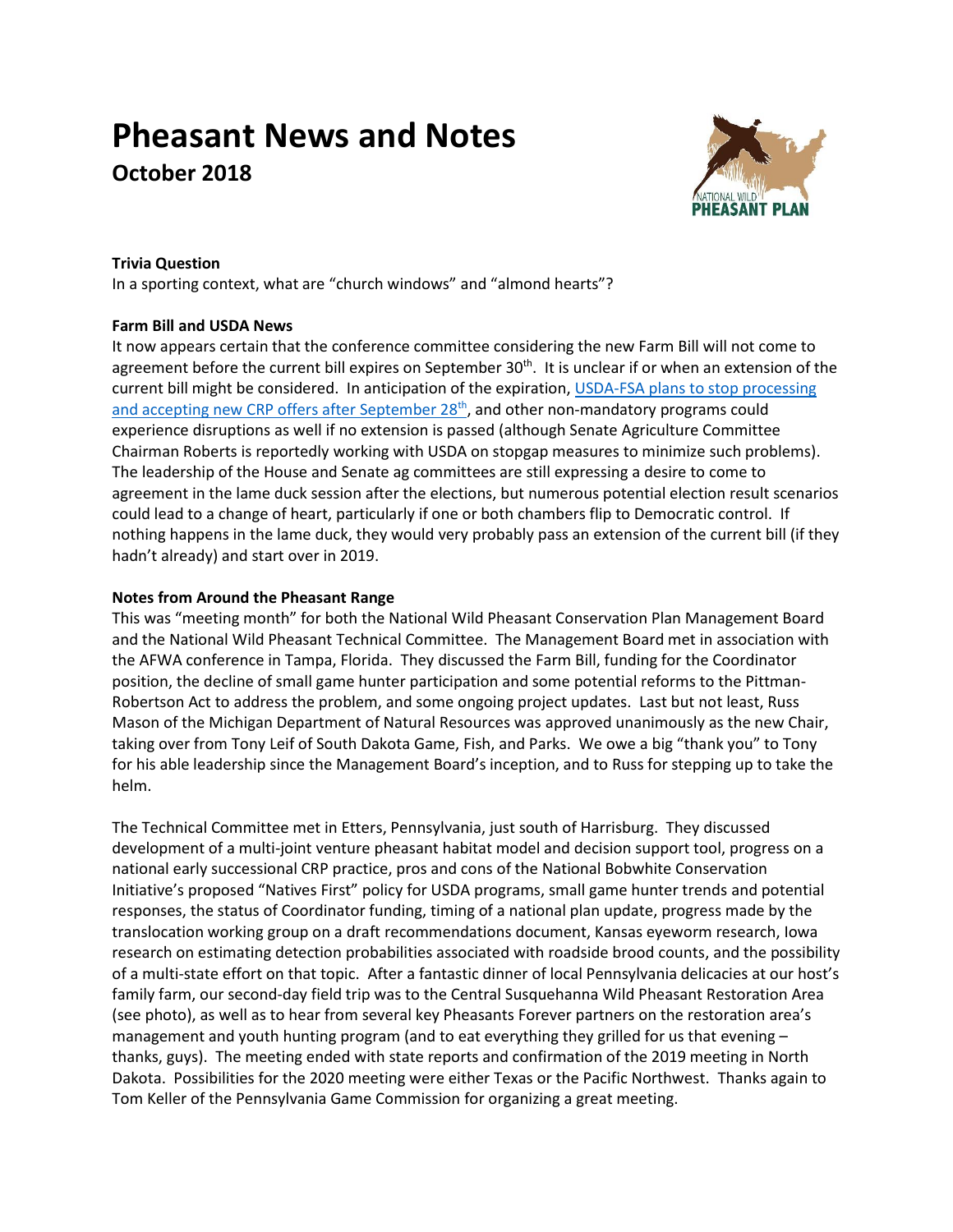

#### **Pheasants in the Media**

As you might expect, there were lots of media stories this month detailing August pheasant survey results and state hunting forecasts. Instead of posting links to them all here, Pheasants Forever did a good job of summarizing all the forecasts across the country: [Pheasants Forever's hunting forecast](https://www.pheasantsforever.org/Hunt/State-Forecasts.aspx)

Other pheasant-related items included: [Pheasant shooting to be banned on public land in Wales](https://www.telegraph.co.uk/news/2018/09/20/pheasants-wales/) [MacFarlane Pheasants fined for killing hawks](http://www.beloitdailynews.com/local_news/20180830/pheasant_farm_fined_for_killing_hawks) [Toms and Jones hunt different birdies in South Dakota](https://www.golfchannel.com/video/toms-and-jones-hunt-different-birdies-south-dakota/) [Prison and pheasants: A lesson from jailbirds](http://spectrumlocalnews.com/nys/buffalo/news/2018/09/24/erie-county-correctional-facility-inmates-take-lessons-from-pheasants) [Group says Iowans reap benefits from Farm Bill conservation programs](https://kelo.com/news/articles/2018/sep/24/groups-says-iowans-reap-benefits-from-farm-bill-conservation-programs/) [Affairs, pheasant feathers and White House stays: 6 big money-in-politics scandals](https://www.nytimes.com/2018/09/09/us/politics/money-politics-corruption-scandal.html) [Dodge City Bounty Bird, Rooster Roundup returning](http://www.dodgeglobe.com/news/20180907/bounty-bird-rooster-roundup-returning) [Turning red acres green with Pheasants Forever](https://www.dakotafarmer.com/crops/turning-red-acres-green-pheasants-forever) [How on-farm conservation can generate financial value](https://www.edf.org/ecosystems/how-farm-conservation-can-generate-financial-value?utm_source=vocus&utm_campaign=expert_none_upd_eco&utm_medium=email&utm_id=1536252436&utm_content=hk) [Roundup linked to bee deaths](https://phys.org/news/2018-09-common-weed-killer-linked-bee.html) [A drifting weedkiller puts](https://www.npr.org/sections/thesalt/2018/09/27/651262491/a-drifting-weedkiller-puts-prized-trees-at-risk) prized trees at risk

#### **Recent Literature**

For the first time in a year, I couldn't find any new pheasant literature of general management interest making an appearance this past month. If I missed something you know of, please let me know.